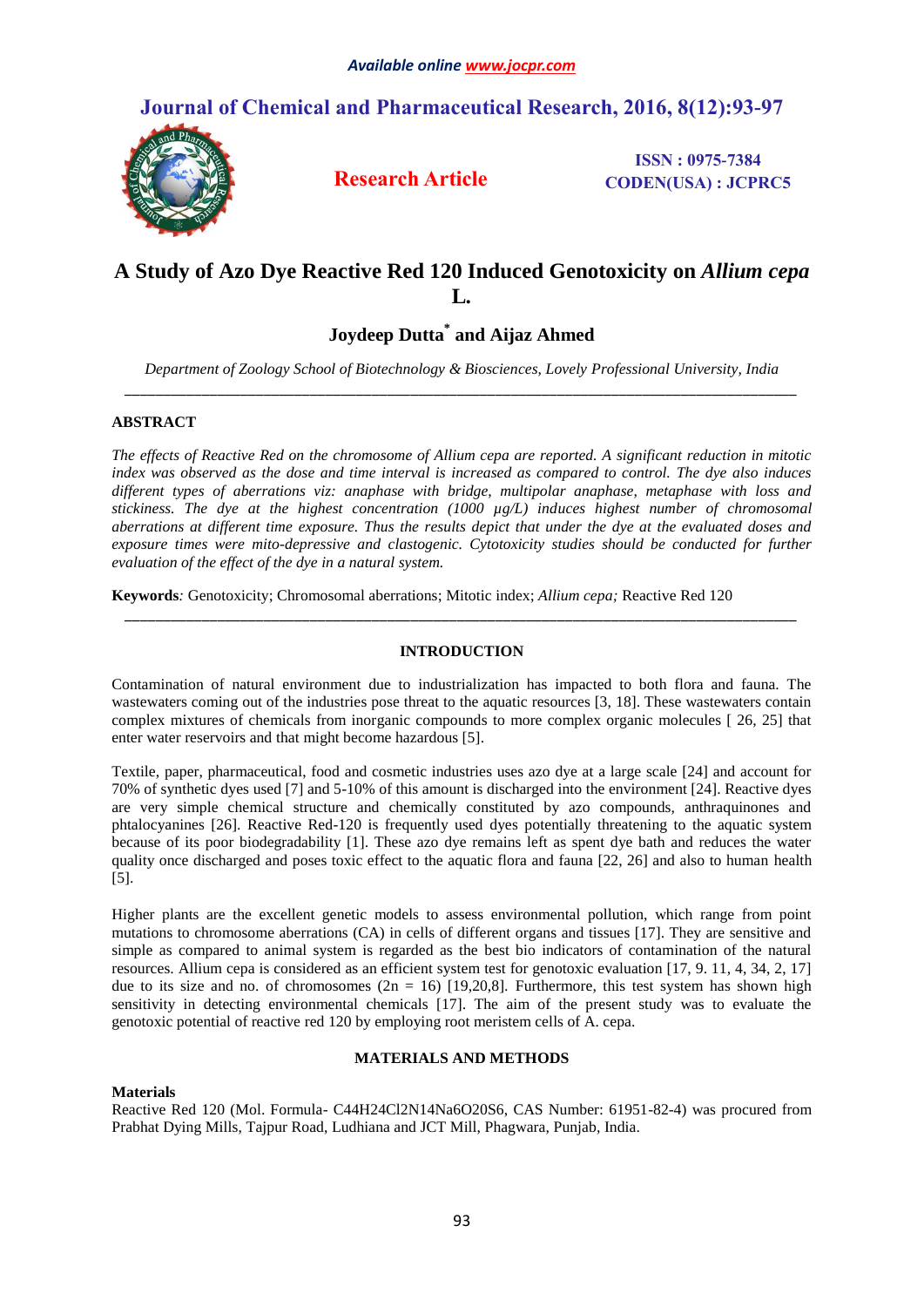*Allium cepa* have been used as test organisms since they are genetically and physiologically homogenous and is also available throughout the year [8]. Equal sized and healthy onion bulbs were chosen. Diseased and dried bulbs were not used.

 $\mathcal{L}_\mathcal{L}$  , and the state of the state of the state of the state of the state of the state of the state of the state of the state of the state of the state of the state of the state of the state of the state of the s

#### **Methods**

The treatment concentrations  $1000\mu\text{g/l}$ ,  $100\mu\text{g/l}$  and  $10\mu\text{g/l}$ - determined by using pilot tests. For the pilot-tests, 100, 10 and 1mg/L concentrations were tested, and the A. cepa roots development was analyzed. This is done to obtain a concentration at which the germination rate was above 60% and the roots were not so fragile for handling. The outer dry scales and old roots were removed with the help of sharp forcep so as to expose root primodia. The bulbs were germinated in the coupling jars containing ultrapure water at temperature 25+1 0C.

When the roots reached up to the length of 1 cm they were transferred to coupling jars containing different concentrations of Reactive Red 120 using one jar per concentrations. The roots were exposed to three different time periods (24, 48, 72 hrs) to deliberate upon the time effect of the dye. The control was prepared by exposing the seeds to ultrapure water only, after the required time exposure, the roots were collected and processed for squash preparation.

#### **Squash preparation**

Preparation of slides was done using the conventional staining technique for the chromosome aberration assay. For chromosomal analysis, the root tips were hydrolysed in 1N HCl at 60 0c for 10 minutes. Then roots were treated with 2% acetocarmine in water bath at 60 0C for 10 mins. After staining the root tips were squashed in one drop of 2% acetocarmine on a slide by tapping under cover slip and sealed with nail polish. The cells were observed under microscope for different types of chromosomal aberrations and photographs were taken.

In the analyses, the chromosome aberrations were considered: chromosome bridge, chromosome adherence, vagrant chromosome, chromosome bridge, multipolar chromosome (Carita and Marin-Morales 2008). Mitotic Index (MI) was another category analyzed. MI was also an indication of cytotoxicity [8, 17].

All the experiments were conducted in triplicate. About 5,000 cells were counted per tested concentration and in the three treatments (24, 48 and 72 hours). 500 cells per slide were counted, comprising a total of 10 slides. The same number of cells was analyzed in control tests. After obtaining the results, a statistical analysis was done using 't' test, accepting the 0.05 probability in order to indicate a significant effect [23].

#### **RESULTS AND DISCUSSION**

### **Study of Mitotic indices (MI)**

A total of 5000 cells were observed for each concentration taken in the study (500 cells of each 10 slides). Figure 1 depicts the MI becuase of the dye on the root tip meristems of Allium cepa. The figures give the understanding that the highest effect is pronounced at a concentration of 1000µg/L at 72hrs of treatment of the dye (7.27+0.48). The least effect was found at 10µg/L at 24 hrs time interval.



**Figure 1: Effect of Reactive Red 120 on the mitotic index**

#### **Study of chromosomal aberrations**

The test conducted with the root tips of *Allium cepa*. The control exhibited few abnormalitites when it is compared with that of the treatment groups as shown in Table 1, Figure 2. In all the concentrations the aberrations like anaphase with bridge, multipolar anaphase, metaphase with loss, stickiness and others. The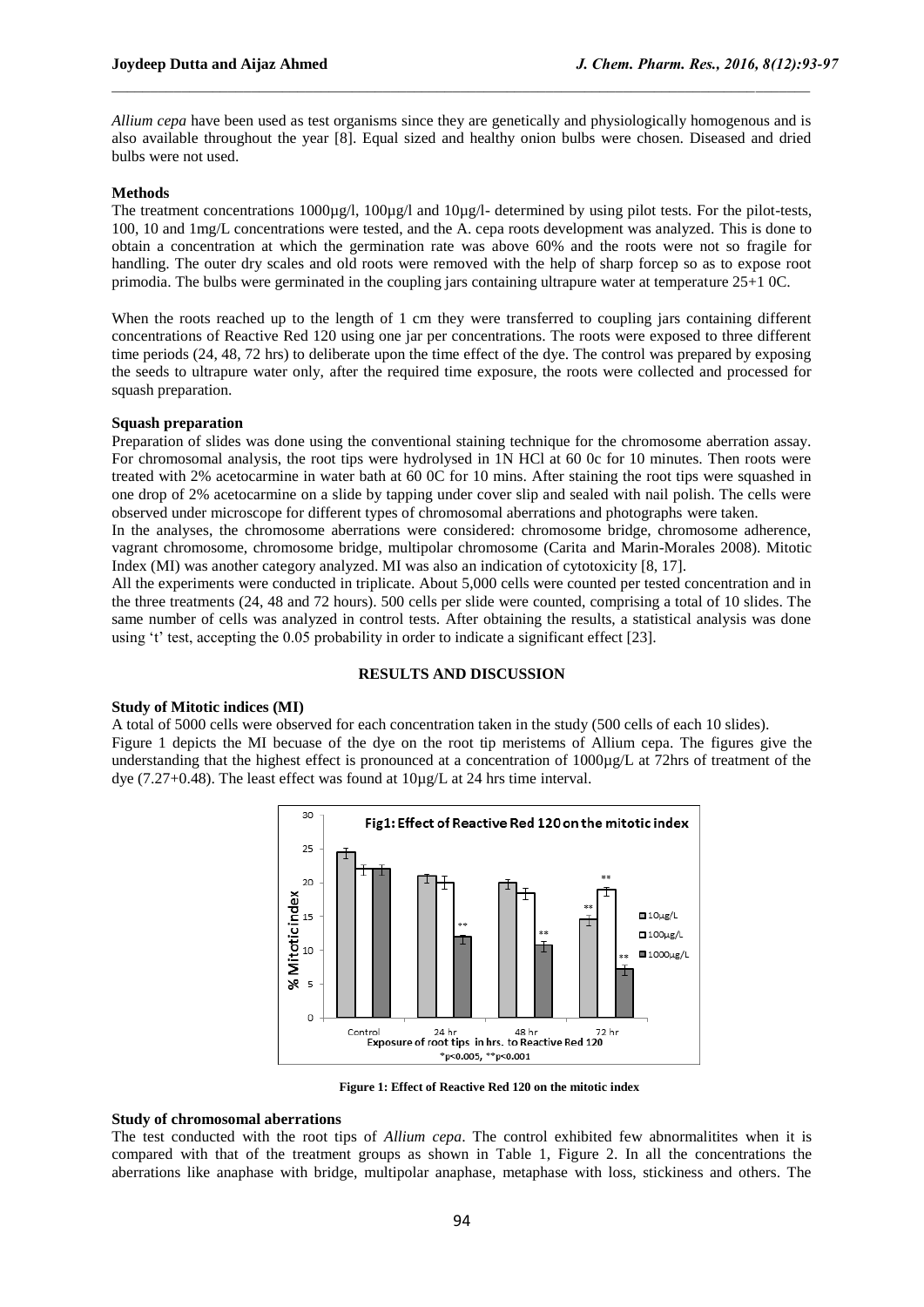aberrations at 10, 100 and  $1000\mu g/L$  showed significant difference (p<0.001) at 24 hrs time treatment study Figure 2. Statistical analysis revealed the mutagenic effect of the treatment group compared to that of the control Figure 2, Table:1.

 $\mathcal{L}_\mathcal{L}$  , and the state of the state of the state of the state of the state of the state of the state of the state of the state of the state of the state of the state of the state of the state of the state of the s



**Figure 2: Effect Reactive Red 120 on total chromosomal aberrations in root tip cells**

**Table 1: Number and frequency of chromosome aberrations obtained for the Allium cepa tests, for Reactive Red in different concentrations.**

|                                                                                                                                                                           |                 | 24h             |                 |                 | 48h             |                  |                 | 72h             |                 |                 |
|---------------------------------------------------------------------------------------------------------------------------------------------------------------------------|-----------------|-----------------|-----------------|-----------------|-----------------|------------------|-----------------|-----------------|-----------------|-----------------|
| <b>Analysis</b>                                                                                                                                                           | Control         | $10\mu$ g/l     | $100\mu$ g/l    | $1000\mu$ g/l   | $10\mu$ g/l     | $100\mu$ g/l     | $1000\mu$ g/l   | $10\mu g/l$     | $100\mu$ g/l    | $1000\mu$ g/l   |
| AB                                                                                                                                                                        | 3               | 4               | 10              | 12              | 7               | 3                | 4               | 2               |                 | 4               |
| MA                                                                                                                                                                        |                 | $\overline{c}$  | 5               | Ξ               | 2               | $\overline{c}$   | 2               |                 | ↑               | 3               |
| ML                                                                                                                                                                        |                 | 3               | 3               | 6               | 5               |                  |                 |                 | 5               | 4               |
| <b>ST</b>                                                                                                                                                                 |                 | 2               | $\overline{c}$  | 3               | 2               | 3                | 3               | 3               | $\Omega$        | $\overline{c}$  |
| <b>OT</b>                                                                                                                                                                 | $\Omega$        |                 |                 | 6               | 4               | $\Omega$         | $\Omega$        |                 | $\Omega$        |                 |
| <b>TCA</b>                                                                                                                                                                | 6               | 12              | 21              | 34              | 18              | 10               | 10              | 8               | 8               | 15              |
| <b>TMO</b>                                                                                                                                                                | 5000            | 5000            | 5000            | 5000            | 5000            | 5000             | 5000            | 5000            | 5000            | 5000            |
| Frequency of<br><b>TMO</b>                                                                                                                                                | $0.88 \pm 0.01$ | $0.23 \pm 0.01$ | $0.35 \pm 0.07$ | $0.70 \pm 0.04$ | $0.33 \pm 0.02$ | $0.16 \pm 0.001$ | $0.19 \pm 0.00$ | $0.15 \pm 0.00$ | $0.17 \pm 0.00$ | $0.27 \pm 0.00$ |
| AB, anaphase with bridge; MA, multipolar anaphase; ML, metaphase with loss; ST, stickiness; TCA, total cells accounted; TMO, total number of cells<br>observed; OT-Others |                 |                 |                 |                 |                 |                  |                 |                 |                 |                 |

## **DISCUSSION**

The ace group dyes contain also bond  $(N=N)$  which connect the naphthalene ring to a second benzene ring. These rings can also contain one, two, or three sulfonic groups. Globally, it represents the class of the most commonly used synthetic dyes[ 23].

Aazodye (Reactive Red) shows mitotic depressions in all concentrations. The result was also reported by [8, 29, 25]. The mitotic index (MI) as a parameter of cytotoxicity in studies of environmental biomonitoring, has been used to check the cytotoxicity level of test compound [8]. Significant difference was not observed between the control group and the treatment of 10µg/L at 24 hrs and 48 hrs of exposure. The toxic effect was dose and time dependent. At concentration 1000µg/l and at 72h exposure time maximum mitotic depression was highest.

Decrease in MI can be an important indicator to monitor pollution levels in affected environments, especially those contaminated with potentially toxic and cytotoxic compounds [14]. Decrease in mitotic index in cells of A cape due to effluents are considered as the most reliable method to determine the presence of cytotoxic compounds in the environmental system [30]. The use of A. cepa for genotoxicology studies has several advantages, it is sensitive, it's easy to manipulate, rapid response bioassays, it is cheap and good correlation with models that use mammalian cells for this type of study [12, 6].

Mitotic index is utilized as a marker of cell proliferation biomarkers which measures the extent of the cells in the mitotic phase of the cell cycle. Hence, the decrease in the mitotic index of A. cepa meristematic cells could be interpreted as cellular death. The mitodepressive effect was often used in tracing cytotoxicity. The cells of A. cepa root tips after treatment with azodye (reactive red) showed decrease in mitotic index with increasing concentration. The mitotic index shows significantly different results between all treated groups and control group. The result may be due to abnormal conditions of the cells induced by the treatments [21].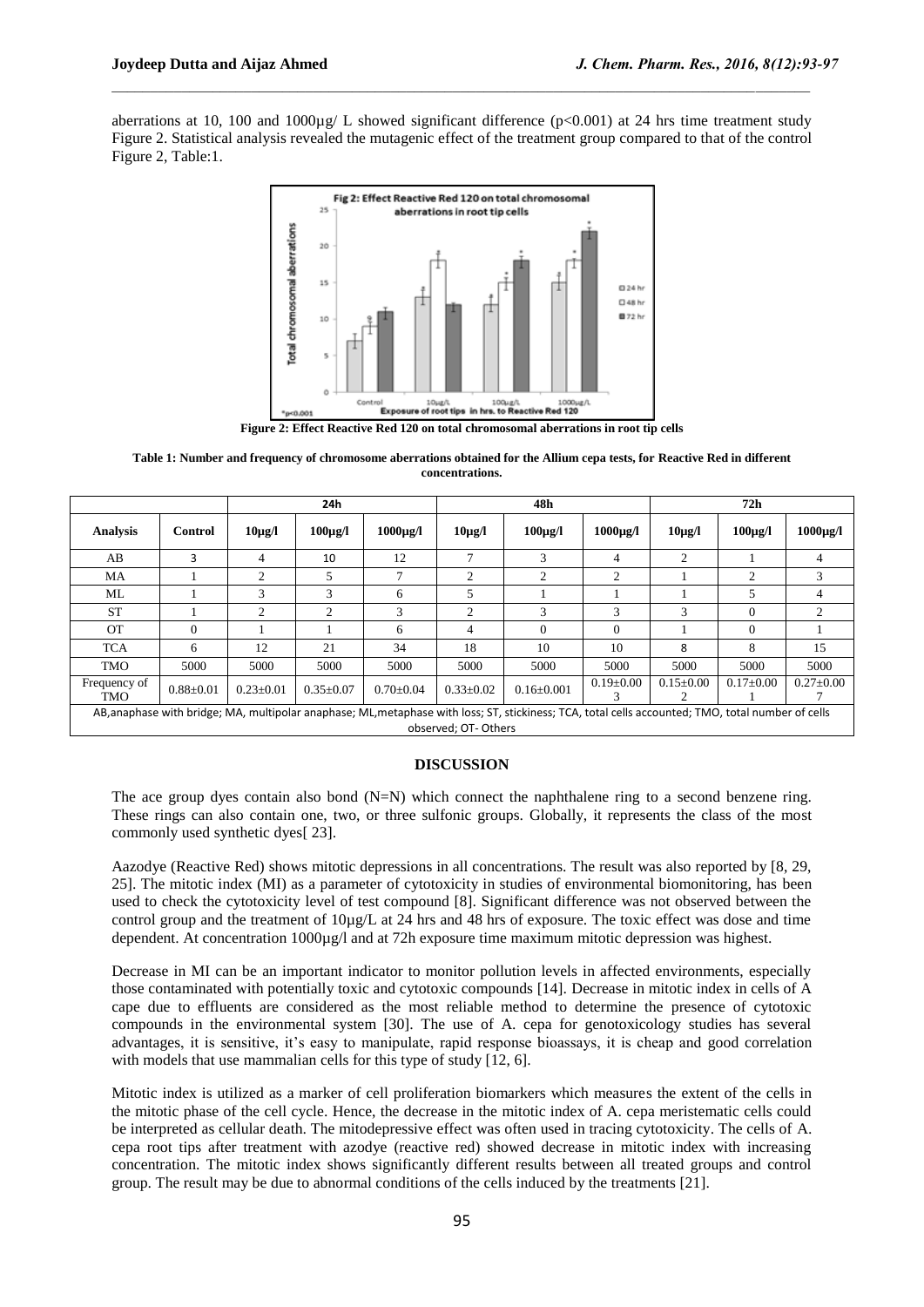In the present study chromosomal structural aberrations are considered as one of the important measures for determining the toxic effects of the effluents. Jadhav et al., 2011 reported that chromosomal aberrations provide an important measure for the genotoxicity potential of dyes.

 $\mathcal{L}_\mathcal{L}$  , and the state of the state of the state of the state of the state of the state of the state of the state of the state of the state of the state of the state of the state of the state of the state of the s

The various types of the aberration observed were, anaphase with bridge, multiplier anaphase, metaphase with the loss and the stickiness of the chromosomal complements. Stickiness in the proteins of the chromosome may be the reason for stickiness of chromosomes which were found in onion roots [26]. Stickiness may also be interpreted as a result of depolymerisation of DNA, dissolution of nucleoproteins, exchange and breakage of the basic folded fibre units of chromatids and the stripping of the protein covering of DNA in chromosomes as reported by Mercykutty and Stephen (1980). According to Fiskesjo (1985), sticky chromosomes showed an irreversible highly toxic effect, probably leading to cell death.

Stickiness of chromosomes is responsible for the formation of chromosomal bridges which made their separation and free movements completely and thus they remained connected by bridges breakage and fusion of chromosomes and chromatids. For failure of free anaphase separation and inversion of chromosome segments stickiness of chromosomes is responsible [17]. Presence of chromosomal bridges at anaphase might be the result from chromosome stickiness which is caused by clastogeniic. Chromosome bridges may result from breaks in Chromosome bridge. The cell is called aberrant, if at least one chromosome gets damaged.

The present study depicts that the chromosomal aberrations in A. cepa is an efficient mechanism to investigate the genotoxic effect of the effluents. Based on the study it was observed that the effluents at different concentration induced mitotic depressions and chromosomal aberrations. The dose at a concentration of 1000µg/L produced highest chromosomal anomalies than that of the control values (Fig1 & 2 and Table 1). Time dependant study shown that for the entire dose taken in the study 72 hrs treatment produces maximum effect (p<0.001) detectable by the conducted tests.

#### **CONCLUSION**

The azo dyes show cytotoxic and genotoxic effect. They induce mitotic inhibition and various chromosomal aberrations. They are capable of causing ecological disruption in the receiving environment. It is obvious from this study that azo dyes have disastrous effects on living organisms, as it is the main receiving point of the effluents. These compounds can also contaminate water bodies, thereby making it unfit for drinking, irrigation.

#### **REFERENCES**

[1] Bannerman RH. *Geneva: World Health Organization,* **1993**.

[2] EMEA. *European Agency Evaluation Med Products*. *London* **2001**.

[3] SY Hills; L Finch; E Garanganga. *Tradition Med,* **2006,** 221-232.

[4] KT Kareem; O Sarafadeen; OJA deyemo; RJ Egberongbe. *J N Am*, **2010**, 1(3), 416-420.

[5] C Shrabana; KB Tuhin; S Tapan; R Begum; A Liaquat; AK Khan; N Nilufer; M Mosihuzzaman; M Biswapati. *J Ethnopharmacol,* **2005**, 97, 117-122.

[6] OAO Moyeni. *PhD diss University of the Western Cape*, **2013**, 241.

[7] AC Adomou; H Yedomonhan; B Djossa; SI Legba; M Oumorou; A Akoegninou. *Int J Biol Chem Sci,* **2012**, 6(2), 745-772.

[8] HM Burkill. The useful plants of West Tropical Africa, Families A-D, 2<sup>nd</sup> Edition Royal Botanic Gardens, Kew, Richmond, UK, **1985**, 960.

[9] http://www.prota4u.org/search.asp

[10] http://www.zimbabweflora.co.zw/speciesdata/genus.php?genus\_id=1108

[11] Lovett JC; Ruffo CK; Gereau RE. Field Guide to the Moist Forest Trees of Tanzania, Society for Environmental Exploration, **1994**, 18.

[12] MJDD Mangambu; KJ Aluma; VD Ruurd; RADD Rugenda-Banga; KF Mushangalusal; SA Chibembe; HH Ntahobavuka; NB Radar; E Robbrecht. *European Scientific J*, **2015**, 11(15), 1857-7881.

[13] G Idani; S Kuroda; T Kano; R Asato. *Tropics,* **1994**, 3(3-4), 309-332.

[14] GH Dassou; AC Adomou; HY édomonhan; AC Ogni; GM Tossou; JT Dougnon; A Akoègninou. *J Animal & Plant Sci*, **2015**, 26, 4036-4057.

[15] CA Ogni; MT Kpodekon; HG Dassou; CK Boko; BG Koutinhouin; JT Dougnon; AKI Youssao; HY edomonhan; A Akoegninou. *Int J Biol Chem Sci,* **2014**, 8(3), 1089-1102.

[16] VP Fatumbi. *Editora Schwarcz LTDA, Sao Paulo*, **1995**

[17] A Gorman; H Schmid. *Monatsheftefür Chemie und verwandte Teile anderer Wissenschaften*. **1967**, 98, 1554-1566.